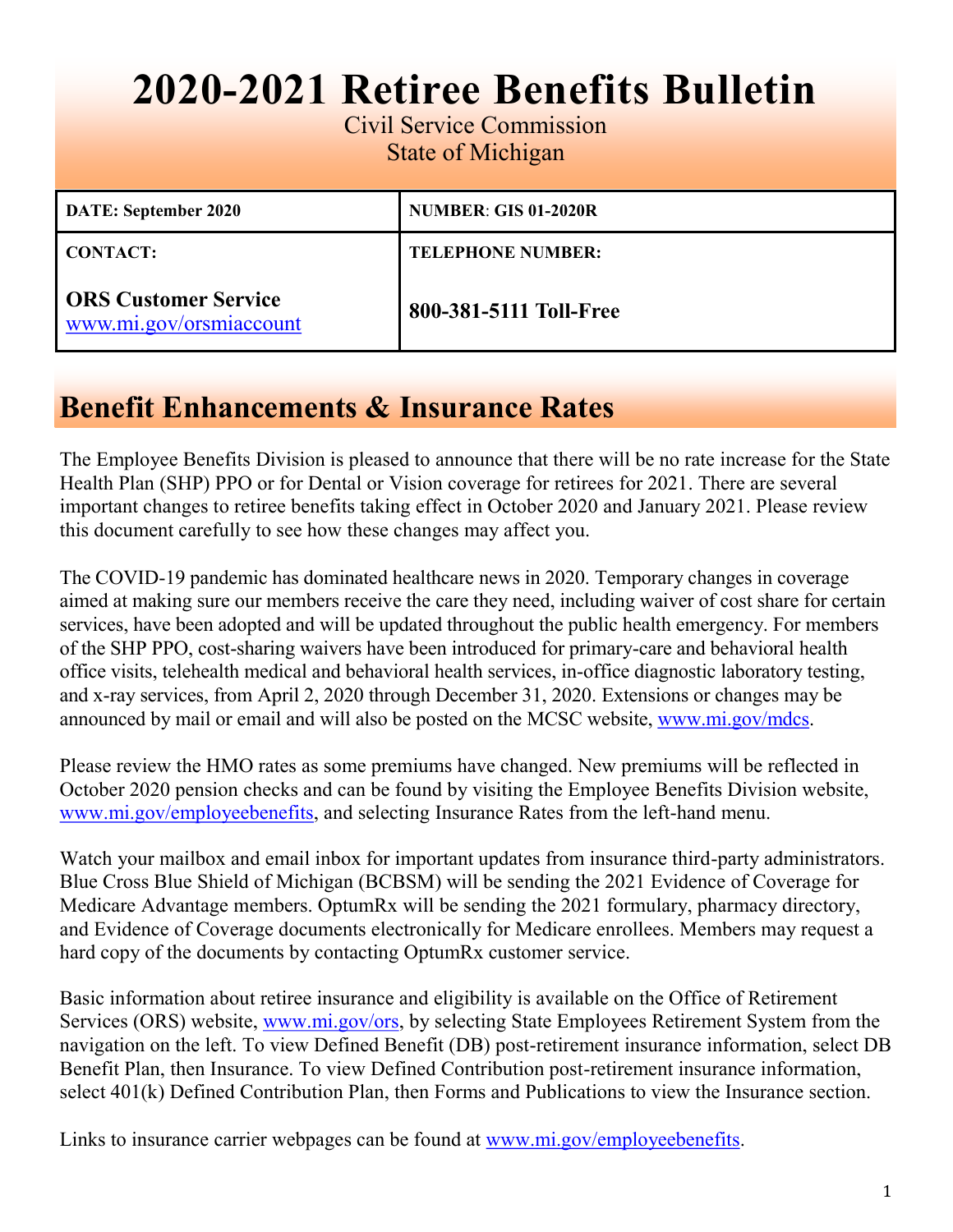### **Important Message for Those Eligible for Medicare**

#### **You must enroll in Medicare Part A and Part B when you are eligible in order to keep your health and prescription drug plan coverage.<sup>1</sup>**

All Medicare-eligible members who timely provide their enrollment information to ORS will automatically be enrolled in the Medicare Advantage plan associated with their pre-Medicare plan (e.g., SHP PPO, HAP, Priority, BCN, and now, PHP) unless you opt out.

 Medicare supplemental plan in the SHP PPO, provided you remain enrolled in another plan through another Information on how to opt out will be included in the pre-enrollment packet you will receive in the mail from your health plan carrier. You may opt out of Medicare Advantage coverage and participate in the employer that pays claims before the SHP PPO and you continue to pay your Medicare Part B premium.

**It is important to note that individuals may only be enrolled in one MA plan.** If you have coverage in another plan, such as through a spouse's employer, you must choose which plan you want to keep.

 1 This does not apply to **persons retiring from the State Police enlisted unit on or after October 1, 1987**.

# **4th Quarter Carryover**

To ensure compliance with federal law for Medicare Advantage plans and provide for the continued similar treatment of deductibles, **effective October 1, 2020**, the State Health Plan, for all retirees and dependents, is amended to remove the practice of carrying over amounts accumulated toward deductibles for dates of service during the fourth quarter of plan years toward in-network deductibles for the following year.

## **PHP Medicare**

Effective January 1, 2021, Physician's Health Plan will begin offering PHP Medicare. PHP Medicare is a new Medicare Advantage option for Medicare-eligible State of Michigan retirees. Enrollment in Medicare Part A and Medicare Part B is required. Information regarding the benefits offered through the PHP Medicare plan will be mailed in October to all retirees who reside in the PHP Medicare service area.

### **Reminder: Schedule Your Annual Check-Up and Get Your Flu Shot**

To encourage retirees and dependents to seek medical care that may have been postponed during the COVID-19 emergency, cost-sharing waivers have been implemented for primary-care and behavioral health office visits, telehealth medical and behavioral health services, in-office diagnostic laboratory testing, and x-ray services for SHP PPO members from April 2, 2020 through December 31, 2020.

**Copays and coinsurance charges for treatment for COVID-19 are also waived during this period.**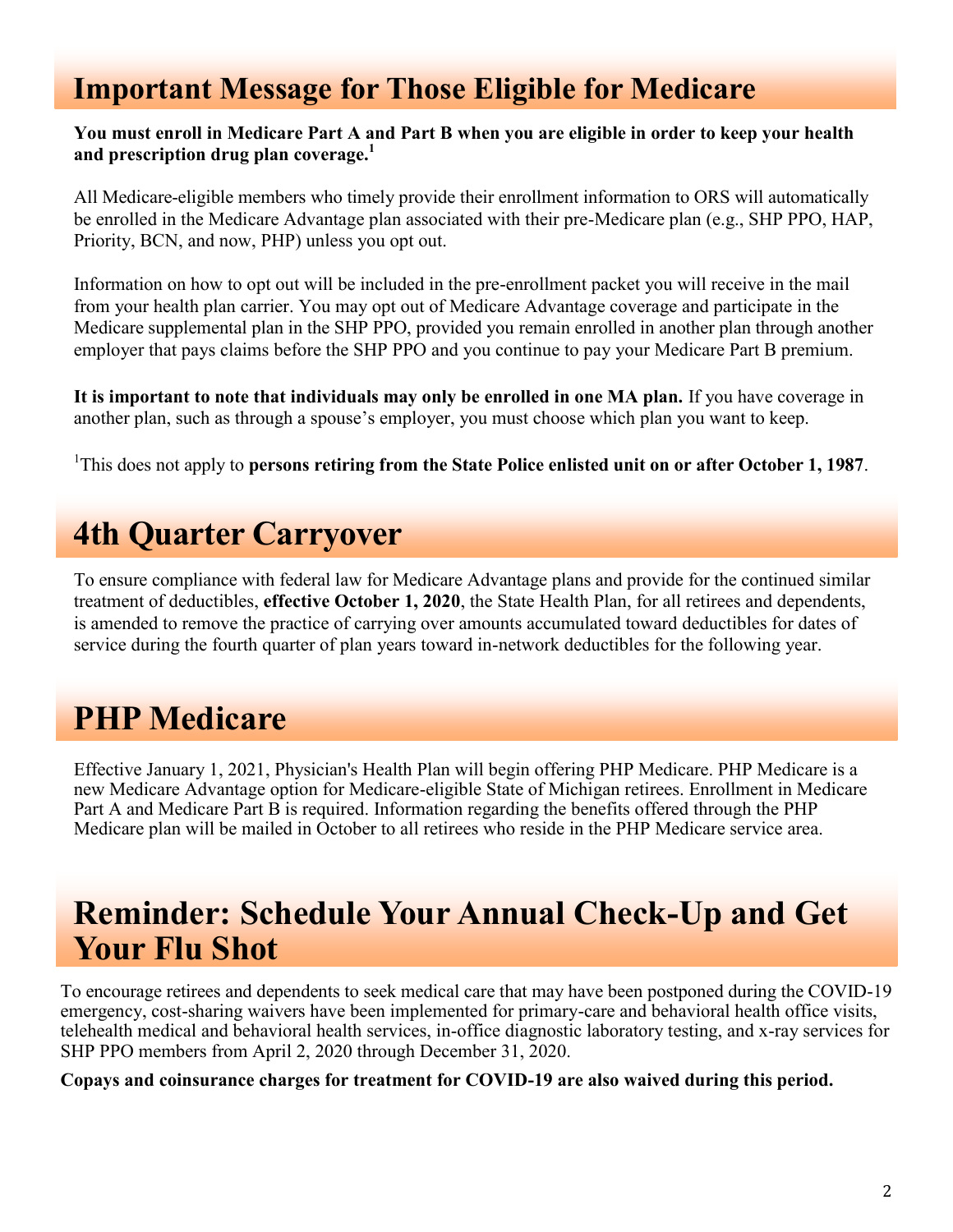### **State Health Plan PPO Members**

#### **Hearing Care**

 services provided in or out-of-network. If you obtain services from an In-Network provider, claims will be Effective January 1, 2021, the hearing aid benefit under the State Health Plan PPO will be up to \$2,600 for submitted directly to BCBSM for you with the remaining balance being your responsibility. If you obtain services from an Out-of-Network provider, you may submit your claim to BCBSM for reimbursement up to the allowed amount.

#### **Hearing Aid Discount**

This benefit allows retirees and their dependents significant savings on hearing aids through TruHearing®. TruHearing® provides exclusive savings of 30% to 50% off the retail price of deluxe hearing aids. For more information regarding these savings and national participating providers, call TruHearing® Customer Care at 844-207-1684. This benefit is available through the SHP PPO and the Medicare Plus Blue<sup>SM</sup> PPO. administered by BCBSM, partnered with TruHearing®.

#### **Program for Those Living With Diabetes**

The Livongo diabetes management program has been offered since early 2020 at no cost to SHP PPO members with diabetes who are not eligible for Medicare, and this fall will also be available to members of the SHP PPO Medicare Advantage Plan. With this program, eligible members receive a connected meter that automatically uploads blood glucose readings to your secure online account and provides real-time personalized tips. Optional family alerts can notify loved ones of dangerous glucose readings. The program also includes support from coaches when you need it: communicate with a coach at any time about diabetes questions on nutrition or lifestyle changes.

Medicare Advantage members participating in the current program will be transitioned to Livongo beginning in October. Livongo is not available to Medicare Supplemental plan members.

#### **Find a Provider**

BCBSM's online "Find A Doctor" tool can help you locate participating providers. From [www.bcbsm.com,](https://gcc01.safelinks.protection.outlook.com/?url=http%3A%2F%2Fwww.bcbsm.com%2F&data=02%7C01%7CParksC4%40michigan.gov%7Cf7d8351185ac47ab126e08d85658e28d%7Cd5fb7087377742ad966a892ef47225d1%7C0%7C0%7C637354287037761421&sdata=W8mlKWL%2FVdG60B%2BiJFTOo796iLErrS) click the "Find A Doctor" tool from the left-hand menu. If you are a Medicare Advantage member, select Medicare Plus Blue (PPO) for a list of participating providers; otherwise, select State of Michigan Health Plan PPO for a list of participating providers. If you have additional questions, call 800-843-4876.

### **24-Hour Nurse Line**

SHP PPO plan members can speak with a registered nurse over the phone, day or night, and get medical advice.

#### **How does it work?**

The 24‑Hour Nurse Line provides free and easy access to a registered nurse around the clock. When you or a loved one isn't feeling well and you're not sure if the condition may be serious, you have someone to call.

over-the-counter medicine, or simply get some rest. Their nurses can assess your situation and help you decide if you should head to the doctor, pick up

#### **Where do I start?**

Just call the 24‑Hour Nurse Line whenever you need medical advice.

- BCBSM Members: 1‑800‑775‑2583
- TTY users call: 711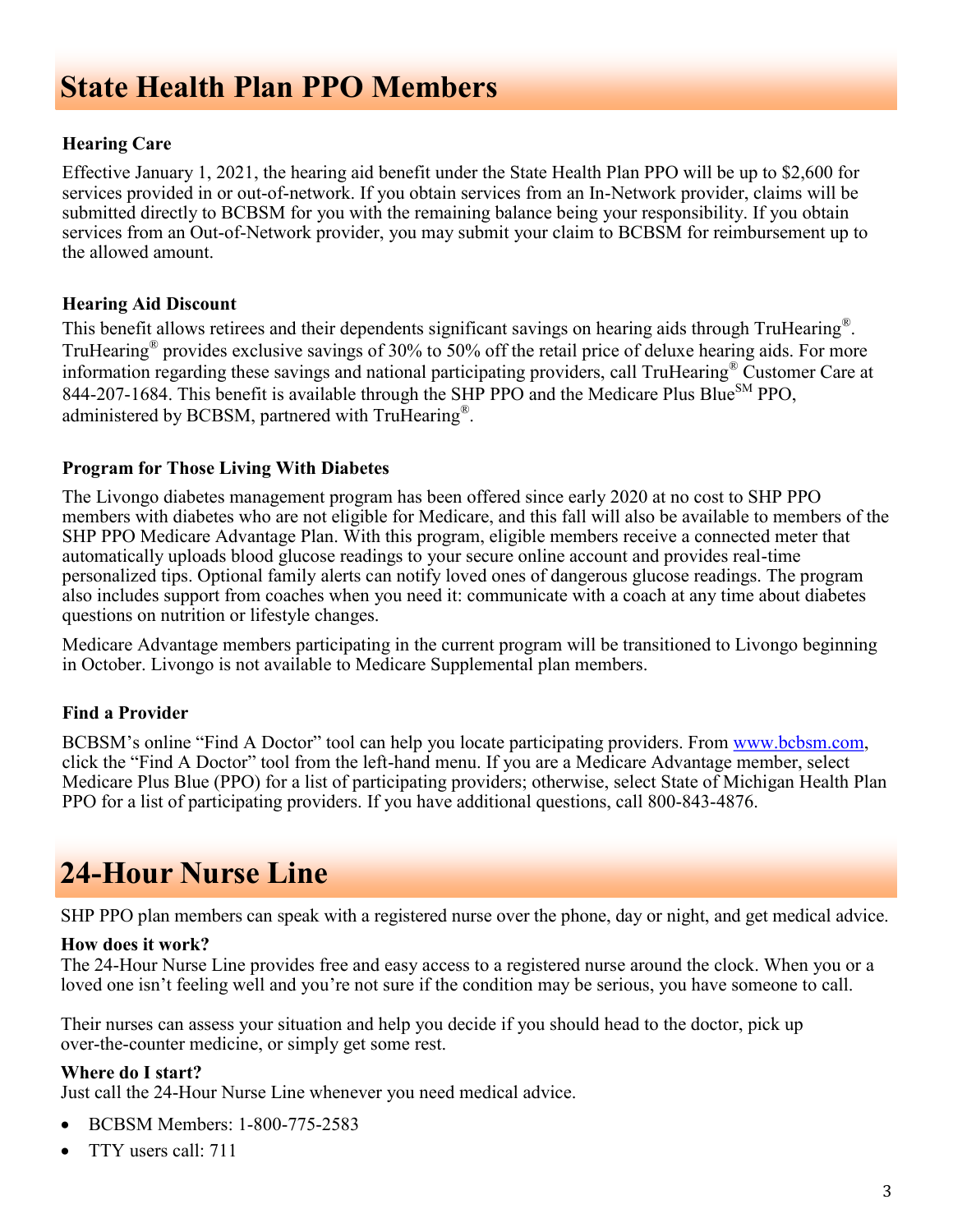# **COVID-19 Health Tips**

The following COVID-19 health tips are provided by the Centers for Disease Control and Prevention (CDC): ([www.cdc.gov/coronavirus/2019](https://www.cdc.gov/coronavirus/2019-ncov/need-extra-precautions/older-adults.html)-ncov/need-extra-precautions/older-adults.html)

Staying healthy during the pandemic is important. Talk to your healthcare provider about whether your vaccinations and other preventive services are up-to-date to prevent you from becoming ill with other diseases. It is particularly important for those at increased risk of severe illness, including older adults, to receive recommended vaccinations against influenza and pneumococcal disease.

- Remember the importance of staying physically active and practicing healthy habits to cope with stress.
- • If you have an underlying medical condition, you should continue to follow your treatment plan:
	- • Continue your medicines and do not change your treatment plan without talking to your healthcare provider.
	- Have at least a 30-day supply of prescription and non-prescription medicines.
	- Do not delay getting emergency care for your underlying medical conditions.

 a primary care physician, contact your insurance carrier for a list of participating providers. Call your healthcare provider if you have any concerns about your underlying medical conditions or if you get sick and think you may have COVID-19. If you need emergency help, call 911 right away. If you do not have

### **Communication from Carriers**

 management, or to offer free or low cost health screenings, for example. If you have questions about whether a BCBSM, OptumRx, and state-offered HMOs, as well as other health insurance carriers, all have programs in place to help maintain and improve member health. Representatives from these companies may contact you by phone, email, or regular mail to see if you are interested in help managing chronic conditions, medication contact is legitimate, call the number on the back of your member ID card for verification.

### **Seasonal Vaccines**

The **Michigan Department of Health and Human Services** is encouraging seniors to get seasonal flu and pneumonia vaccines:

 against preventable illnesses. You can find more information on vaccines and locations they can be received at You and your loved ones can best protect yourselves from the seasonal influenza virus by getting vaccinated. COVID-19 is still a threat in our state and it is more important than ever to stay healthy and protect yourself [https://vaccinefinder.org.](https://vaccinefinder.org/) 

> For questions contact:  **Office of Retirement Services (ORS) Toll-Free** 800-381-5111 [www.mi.gov/orsmiaccount](https://ssprd.state.mi.us/wss/security/login.do?method=showLogin&retirementSystemId=1030)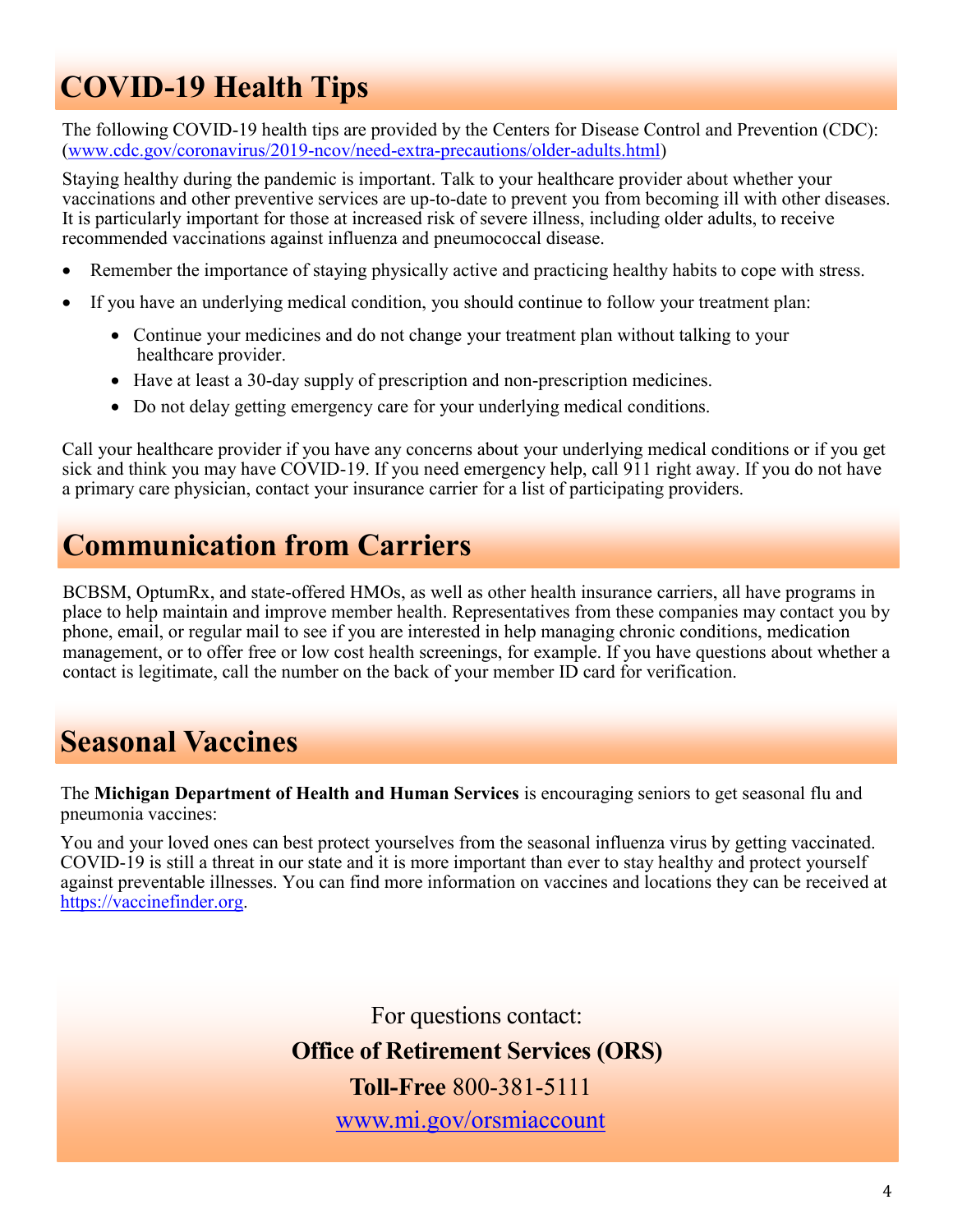### **Insurance Enrollments and Change Requests**

#### **Making Changes**

If you are currently enrolled but wish to make changes to your state-sponsored retiree health, prescription drug, dental, or vision insurance plans, go to [www.mi.gov/orsmiaccount](http://www.michigan.gov/orsmiaccount) to log in to your miAccount, or use the *[Insurance Enrollment/Change Request](https://www.michigan.gov/documents/orsstatedb/R0452GH_244205_7.pdf)* form available on the ORS website at [www.mi.gov/ors.](http://www.michigan.gov/ors) Simply select your retirement system, go to the Forms and Publications page, and print the form.

Send the completed form and required proofs<sup>2</sup> to ORS by fax at 517-284-4416 or by mail at:

Office of Retirement Services P.O. Box 30171 Lansing, MI 48909

If you are considering changing to an HMO plan, please remember that HMO plan availability is based on location. Visit the Employee Benefits Division website at [www.mi.gov/employeebenefits,](http://www.michigan.gov/employeebenefits) select Insurance Plans from the navigation on the left, then click the HMO Zip Code Tool icon.

2 Explanation of proofs can be found on Page 3 of the *[Insurance Enrollment/Change Request](https://www.michigan.gov/documents/orsstatedb/R0452GH_244205_7.pdf)* form.

### **Address Change**

 If you change your address, be sure to update ORS. You must have a **physical address** (not a post office box) to be eligible for coverage under Medicare and state insurance.

#### **Enrollment Waiting Period**

As a pension recipient, you are not restricted to an open enrollment window to enroll in or make changes to your insurance plans.

**New Enrollments**. Changes to enrollments or new enrollments that occur later than the month you terminate employment normally take effect the first day of the sixth month after ORS receives your enrollment form and all required proofs.<sup>2</sup>

 **Loss of Coverage**. Coverage can begin sooner when you or a dependent has an involuntary loss of other group coverage or a change in your family status (e.g., marriage, death, divorce). Be sure to send ORS your completed insurance enrollment online at [www.mi.gov/orsmiaccount](http://www.michigan.gov/orsmiaccount) or an *Insurance [Enrollment/Change](https://www.michigan.gov/documents/orsstatedb/R0452GH_244205_7.pdf) Request* form, along with proof of your loss of coverage within 30 days of the event. If anyone being added has Medicare, coverage will take effect the first day of the second month after ORS receives your request and all required proofs. $^{2}$  Otherwise, coverage will take effect the first day of the month after ORS receives your request and all required proofs.

**Plan Change.** To change your insurance plan, log in to [www.mi.gov/orsmiaccount](http://www.michigan.gov/orsmiaccount) and click on Insurance Coverage, or complete the *[Insurance Enrollment/Change Request](https://www.michigan.gov/documents/orsstatedb/R0452GH_244205_7.pdf)* form and return it to ORS along with all required proofs.<sup>2</sup> If you are currently enrolled in any health insurance plan with the retirement system, you can change your enrollment to another plan regardless of your Medicare status. Your change in coverage will be effective the first day of the second month after your request and required proofs are received. For example, if ORS receives your change request and any required proofs on January 10, your coverage with the new plan will begin on March 1.

<sup>2</sup> Explanation of proofs can be found on Page 3 of the *[Insurance Enrollment/Change Request](https://www.michigan.gov/documents/orsstatedb/R0452GH_244205_7.pdf)* form.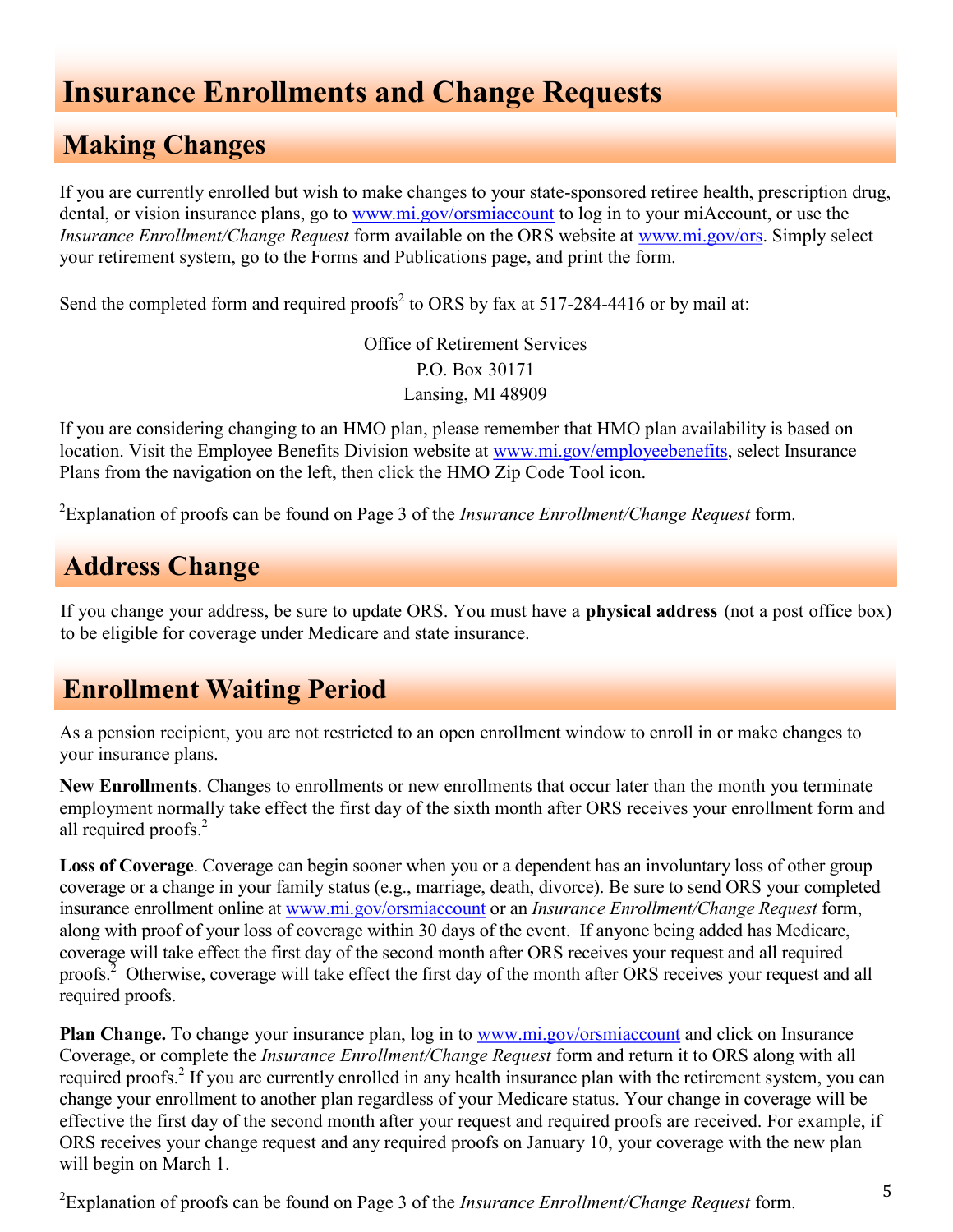### **Medicare Eligibility and Enrollment**

 retiree, once you or your dependent becomes Medicare eligible (generally at age 65), your State retiree health provide your Medicare Beneficiary Identifier (MBI) to ORS as soon as possible to help ensure coordination of **Medicare eligibility impacts your State of Michigan coverage whether or not you are enrolled.** As a care coverage becomes your secondary insurance. You must enroll in Medicare Part A (hospital) and Part B (medical) upon becoming eligible. Your enrollment in Part D (prescription) will be automatic. Be sure to benefits. Refer to the [ORS website](https://www.michigan.gov/orsstatedb/0,4654,7-208-30608_48469_68108---,00.html) for details on the different ways to provide your Medicare number to ORS.

If you began receiving Social Security benefits before you become Medicare eligible, you may automatically be enrolled in Medicare Part A and Part B. If you are not receiving Social Security benefits before you become Medicare eligible, you must take action to enroll. You can enroll or confirm enrollment in Medicare Part A and Part B in the following ways:

- Online at [www.socialsecurity.gov](https://www.ssa.gov/)
- Call Social Security at 1-800-772-1213 (TTY users 1-800-325-0778), Monday–Friday, 7:00 a.m.–7:00 p.m.
- In person at your local Social Security office

**Enrolling and Making Changes If Medicare Eligible at Age 65**. If you are *already enrolled* in statesponsored retiree health and prescription-drug insurance and you, your spouse, or your dependent becomes eligible for Medicare at age 65:

- Be sure to enroll in both Medicare Parts A and B three months before turning 65. You will be contacted if your insurance carrier needs additional information.
- • Tell ORS your MBI and Part A and B effective date. Doing this more than one month before the month you turn 65 will ensure no gap in coverage as you change to a Medicare compatible plan. Refer to the [ORS](https://www.michigan.gov/orsstatedb/0,4654,7-208-30608_48469_68108---,00.html) [website](https://www.michigan.gov/orsstatedb/0,4654,7-208-30608_48469_68108---,00.html) for details on the different ways you can get this information to ORS.

 If you are *enrolling* in state-sponsored retiree health and prescription drug insurance and you, your spouse, or your dependent is also eligible for Medicare at the time of enrollment:

- Be sure to enroll in both Medicare Parts A and B three months before enrolling in retiree insurance and tell ORS your MBI and Part A and B effective date.
- month after ORS receives your request and all required proofs.<sup>2</sup> • Submit your completed online insurance enrollment at [www.mi.gov/orsmiaccount](https://ssprd.state.mi.us/wss/security/login.do?method=showLogin&retirementSystemId=1030) (or submit an *[Insurance](https://www.michigan.gov/documents/orsstatedb/R0452GH_244205_7.pdf) [Enrollment/Change Request](https://www.michigan.gov/documents/orsstatedb/R0452GH_244205_7.pdf)* form by mail or fax to ORS). Coverage will begin the first day of the second

**Note:** Plan changes for Medicare-eligible enrollees are always effective the first day of the second month after a request and all required proofs have been received.

 **Enrolling and Making Changes If Medicare Eligible Before Age 65**. If you are *already enrolled* in statesponsored retiree health and prescription-drug insurance and you, your spouse, or your dependent becomes eligible for Medicare before age 65:

- Be sure to enroll in both Medicare Parts A and B.
- • Tell ORS your MBI and Part A and B effective date. Doing this will change your coverage to a Medicare- compatible plan that will take effect on the first day of the second month after ORS receives your Medicare information. Refer to the [ORS website](https://www.michigan.gov/orsstatedb/0,4654,7-208-30608_48469_68108---,00.html) for details on the different ways you can get this information to ORS.

2 Explanation of proofs can be found on Page 3 of the *[Insurance Enrollment/Change Request](https://www.michigan.gov/documents/orsstatedb/R0452GH_244205_7.pdf)* form.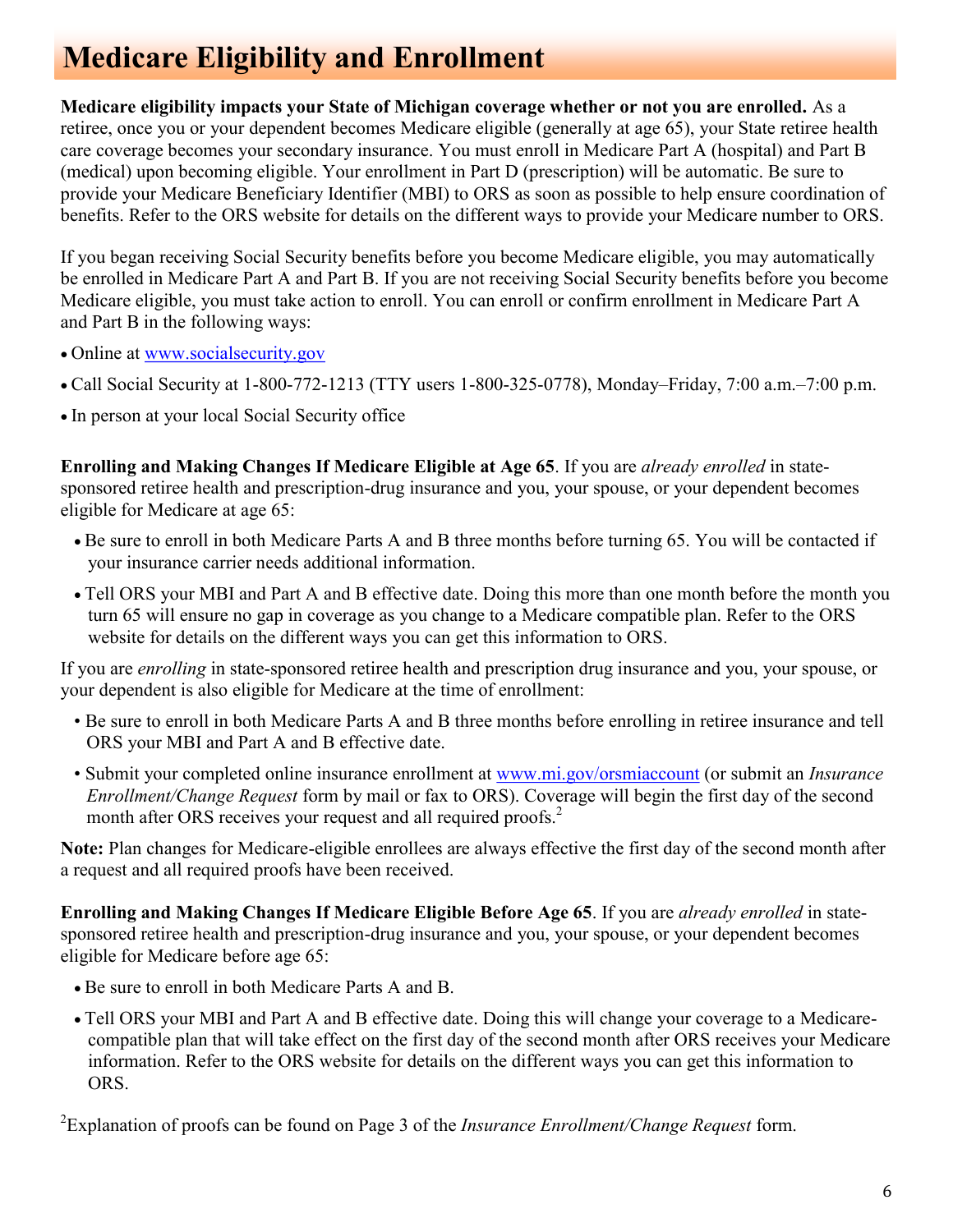#### **State Health Plan PPO**

#### **STATE HEALTH PLAN PPO**

Blue Cross Blue Shield of Michigan 800-843-4876

[www.bcbsm.com/som](http://www.bcbsm.com/som)

#### **PRESCRIPTION DRUG PROGRAM**

OptumRx

**Non-Medicare Retirees**: 866-633-6433

**Medicare Eligible Retirees:** 866-635-5941

[www.optumrx.com/som](https://informedrx.rxportal.sxc.com/rxclaim/SOM/SOM.html)

#### **BEHAVIORAL HEALTH AND SUBSTANCE ABUSE SERVICES**

Blue Cross Blue Shield of Michigan

Claim & Benefit Inquiries: 800-843-4876

Referrals & Clinical Assistance:

**Non-Medicare & Medicare Supplemental Retirees** (New Directions): 866-503-3158

**Medicare Advantage Retirees**: 888-803-4960

[www.bcbsm.com/som](http://www.bcbsm.com/som)

#### **Health Maintenance Organizations (HMOs)**

| <b>BLUE CARE NETWORK (BCN)</b> | <b>HEALTH ALLIANCE PLAN (HAP)</b> |
|--------------------------------|-----------------------------------|
| 800-662-6667                   | 800-422-4641                      |
| www.bcbsm.com/som              | www.hap.org                       |
| PHYSICIANS HEALTH PLAN (PHP)   | <b>PRIORITY HEALTH</b>            |
| 517-364-8500 or 800-832-9186   | 800-446-5674                      |
| www.phpmichigan.com            | www.priority-health.com           |

#### **State Vision Plan and State Dental Plan**

| <b>STATE VISION PLAN</b> | <b>STATE DENTAL PLAN</b>      |
|--------------------------|-------------------------------|
| EveMed                   | Delta Dental Plan of Michigan |
| 833-279-4355             | 800-524-0150                  |
| www.eyemedvisioncare.com | www.deltadentalmi.com         |